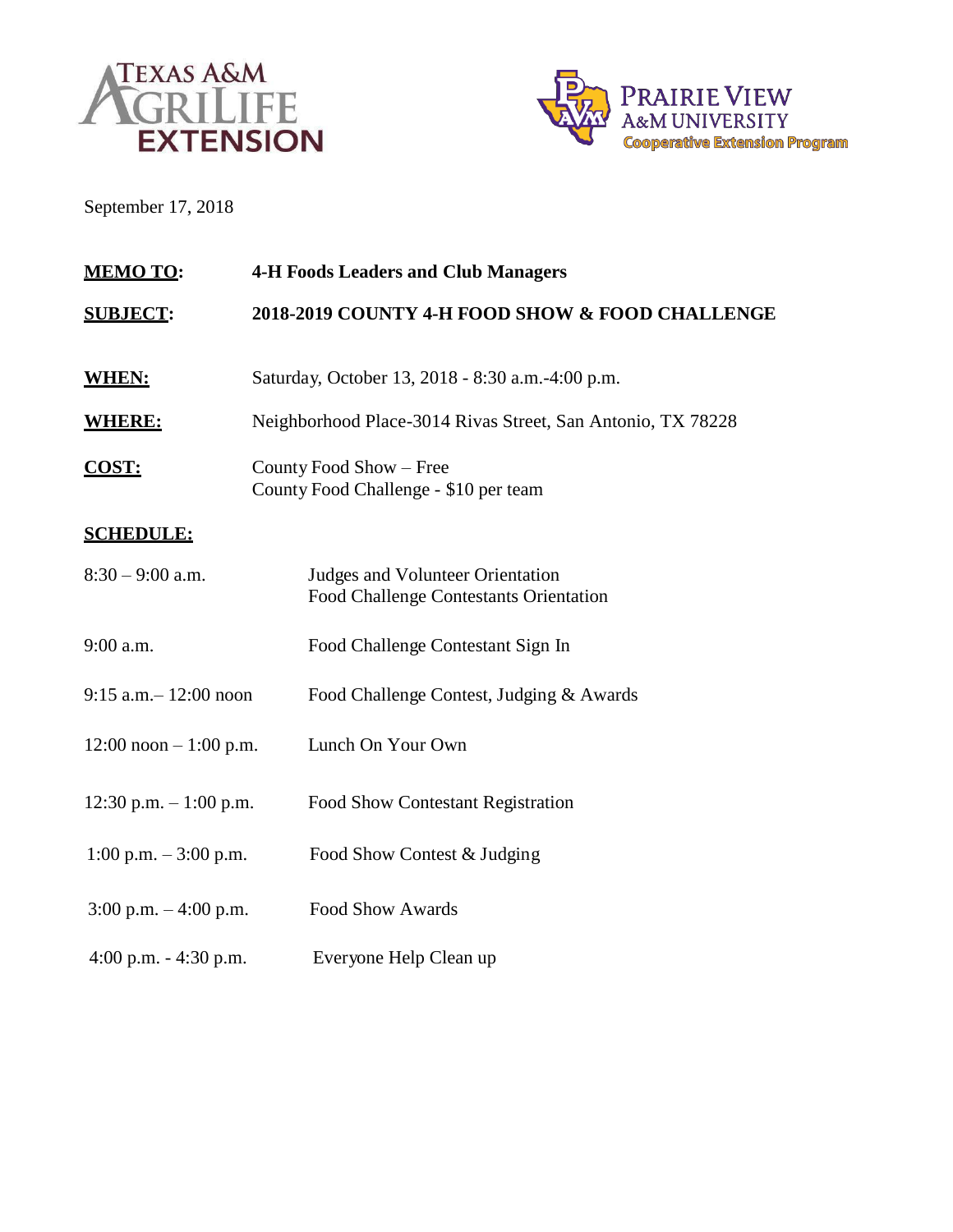The goal of the Texas 4-H Food Show is to provide an opportunity for 4-H contestants to highlight their culinary skills while also improving their presentation and interview skills. More than 120,000 youth participate in the 4-H Food & Nutrition Project, learning how to prepare nutritious and safe meals and snacks and adopt behaviors that can help reduce their risk for chronic disease. This contest challenges members to create a dish using healthy ingredients in addition to learning in-depth information related their dish and its nutritional value.

#### OBJECTIVES:

- Develop food preparation, safety, and nutrition skills.
- Provide leadership and public speaking opportunities.
- Provide opportunities for participants to connect MyPlate and Dietary Guidelines to their daily lives.
- Learn about nutrients and the health benefits they provide to your body.

### **REGISTRATION:**

Registration forms and entry fee are due to Frances Moreno-Elizondo, Office Assistant or Angie Gutierrez, FCS Agent at the County 4-H Office on **Monday, October 1, 2018 by 5:00 p.m**.

### **AGE DIVISIONS:**

There will be three age divisions. Age for the food show is determined by grade as of August 31, 2017. The age divisions are:

- $\bullet$  Junior Grades  $3-5$
- Intermediate Grades  $6 8$
- Senior Grades  $9 12$

### **ENTRY CATEGORIES**

The 4-H Food Show categories are aligned with MyPlate. The categories will be:

- 
- 
- Main Dish Fruits & Vegetables
- Breads & Cereals Nutritious Snacks

Category descriptions are enclosed on the Recipe Selection Page.

Theme:

A theme has been selected for the 2018-2019 4-H Food Show, which is "**Restaurant Re-Creations**", challenges contestants to take their favorite dish and make it a healthy one! When selecting recipes, 4-H members should choose one that coincides with the current year's theme.

Please note that a new theme will be selected for each year.

### **REQUIRED PAPERWORK FOR FOOD SHOW:**

The Food Show Record Form paperwork is due to our office on **Monday, October 1, 2018.**

To help us plan for the County 4-H Food Show and County Food Challenge, please complete the short "*Yes I Will Be There Entry Form "* (Enclosed) and drop it off at our office or send it to the County 4-H Office (3355 Cherry Ridge Dr. S-212, SA, TX. 78230) by **Monday, October 1, 2018, 5:00 p.m.** Attn: Frances Moreno-Elizondo or Angie Gutierrez. There is a drop slot in the front door to assist you making the deadline.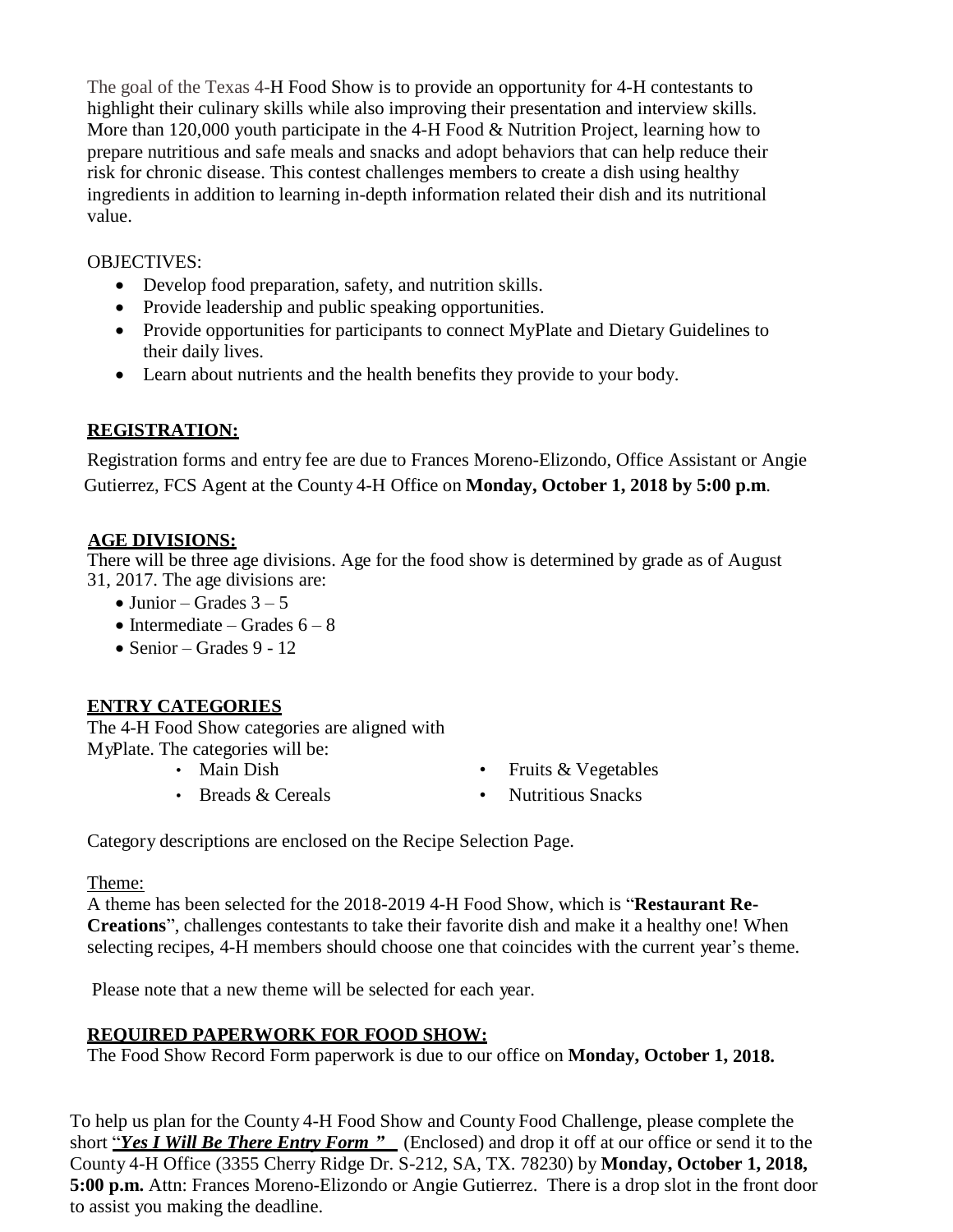**All Junior and Intermediate 4-H members** entering the Food Show will be required to complete the District 10 4-H Food Show Record Form. (Enclosed) They will also do an interview.

**Senior 4-H members** will be required to complete the State Food Show Record Form. Enclosed is

a fillable PDF form. Four (4) minutes for presentation; and four (4) minutes for questions from judges.

### **WHAT TO BRING TO THE COUNTY FOOD SHOW:**

The following items are what each contestant will be required to bring to the County Food Show.

- Single Serving of your recipe on a disposable OR non-disposable plate
- Use edible garnishes only for your dish

### **WHAT NOT TO BRING TO THE COUNTY FOOD SHOW:**

- No decorations are allowed
- Heating tray, chafing dish, electrical appliances, or open flame of any kind

### **JUDGING:**

Participants will be interviewed by a team of judges to determine their knowledge of food and nutrition and to judge the food they have prepared. The judges will have the District 10 4-H Food Show Record Form when they judge as a reference.

**SENIOR CONTESTANTS:** The guidelines for Senior contestants will be the same as State Guidelines. Contestants will give a presentation to judges that is no more than 4 minutes long. Following the presentation, judges will ask interview questions. See State Guidelines at: https://texas4-h.tamu.edu/projects/food-nutrition/

### **ELIGIBILITY:**

Participants must meet academic eligibility. An eligibility form is enclosed. Each participant must turn in their form to our office by **Monday, October 8, 2018** to be eligible to participate.

> No Eligibility forms accepted after October 8, 2018. No exceptions!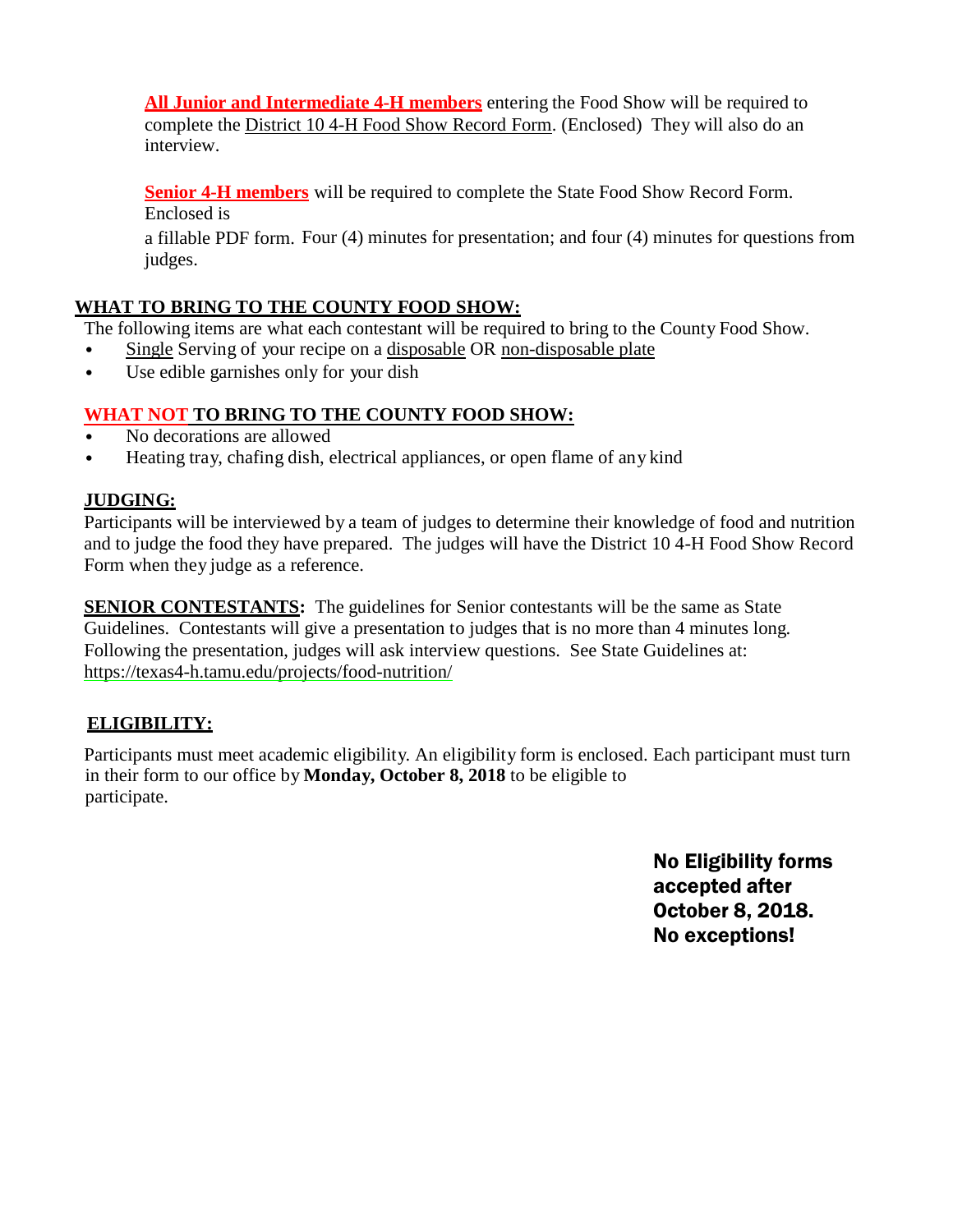#### **FOOD CHALLEGE:**

More than 100,000 youth participate in the 44-H Food & Nutrition Project, learning how to prepare nutritious and safe meals and snacks and adopt behaviors that can help reduce their risk for chronic disease. This contest challenges teams of 4-H members to create a dish using only a predetermined set of ingredients provided, team members must identify and prepare the dish, then make a presentation about it to the judges. Each team will have at least 3 and no more than 4 members. Teams may not include members in different age divisions. 4-H members must develop a recipe and prepare the dish within 40 minutes.

one Food Challenge box. Juniors and Intermediates will have a modified list. Please make sure you check over the list.

Sincerely,

*Angie Gutierrez* Angie Gutierrez

County Extension Agent Bexar County

3355 Cherry Ridge Dr. Ste. 212 San Antonio, Texas 78230 Tel. 210/631-0400 Fax 210/631-0429 [http://bexar-tx.tamu.edu](http://bexar-tx.tamu.edu/)

Educational program of Texas A&M AgriLife Extension are open to all people without regard to race, color, sex, religion, sex, national origin, age, disability, genetic information or veteran status. The Texas A&M University System, U.S. Department of Agriculture, and the County Commissioners Courts of Texas Cooperating.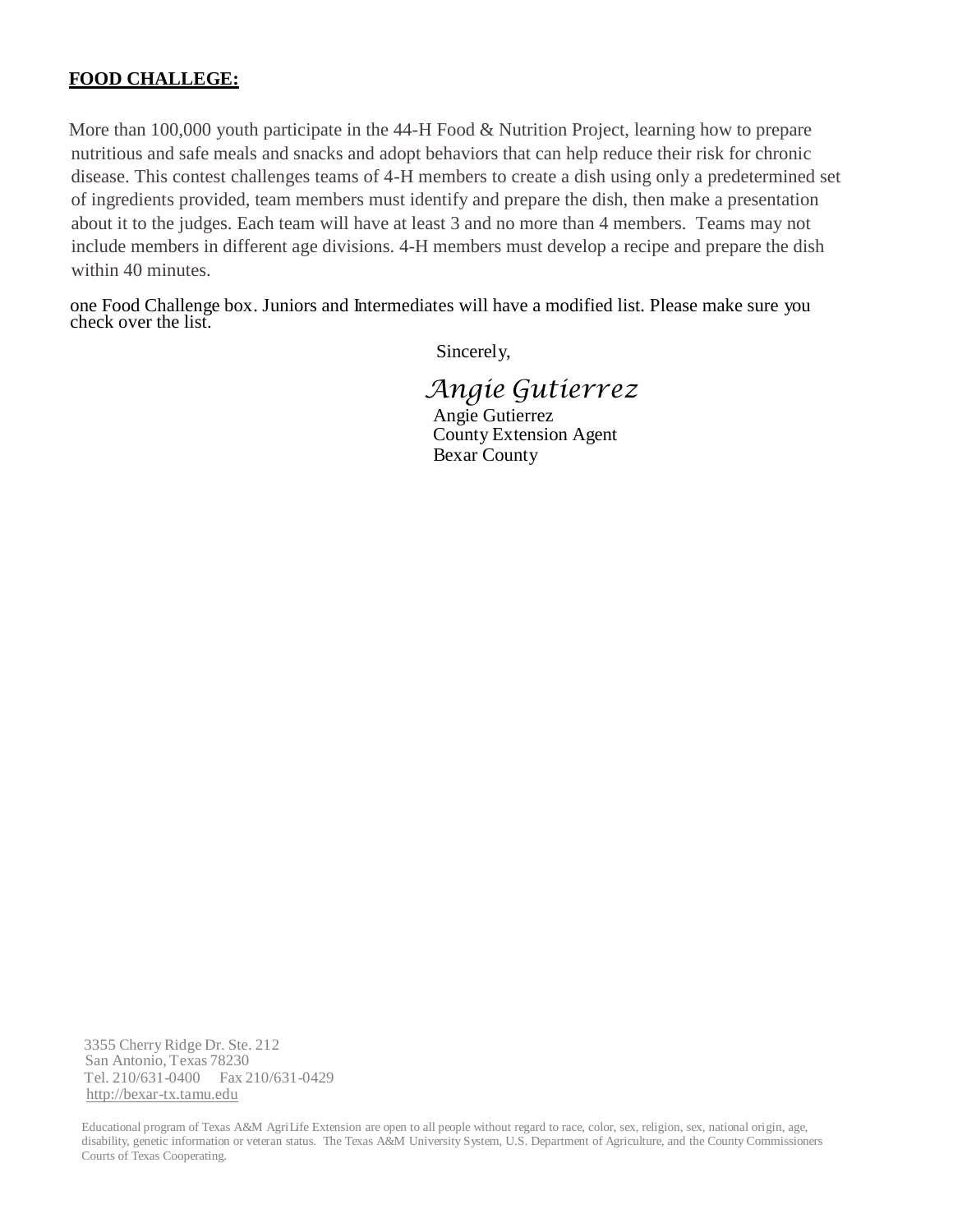# **INFORMATION ATTACHED**

*" Yes I Will Be There* " Entry Formand Entry Fee– Due to the 4- H Office to Angie Gutierrez or Frances Moreno-Elizondo by: **Monday, Oct. 1, 2018**.

## Food Show

2018-2019 District 10 4-H Food Show Record Form for Juniors & Intermediates (Grades  $3 - 8$ ) are Enclosed - due to the 4H Office to Angie Gutierrez or Frances Moreno-Elizondo on **Monday, October 1, 2018**.

4-H State Food Show Entry Form for Seniors(Grades 9 - 12) – due to the 4H Office to Angie Gutierrez or Frances Moreno-Elizondo on **Monday, October 1, 2018**.

District 10 4-H Food Show Interview Questions

Recipe Selection

Recipe SubmissionChecklist

Example Recipe

# Food Challenge

Junior, Intermediate & Senior Supply Box List

# Eligibility Forms for Food Show/Food Challenge

Eligibility Form– Due to the 4-H Office on **Monday, October 8, 2018, by 5:00 p.m.**

No Forms accepted after October 8, 2018. No exceptions!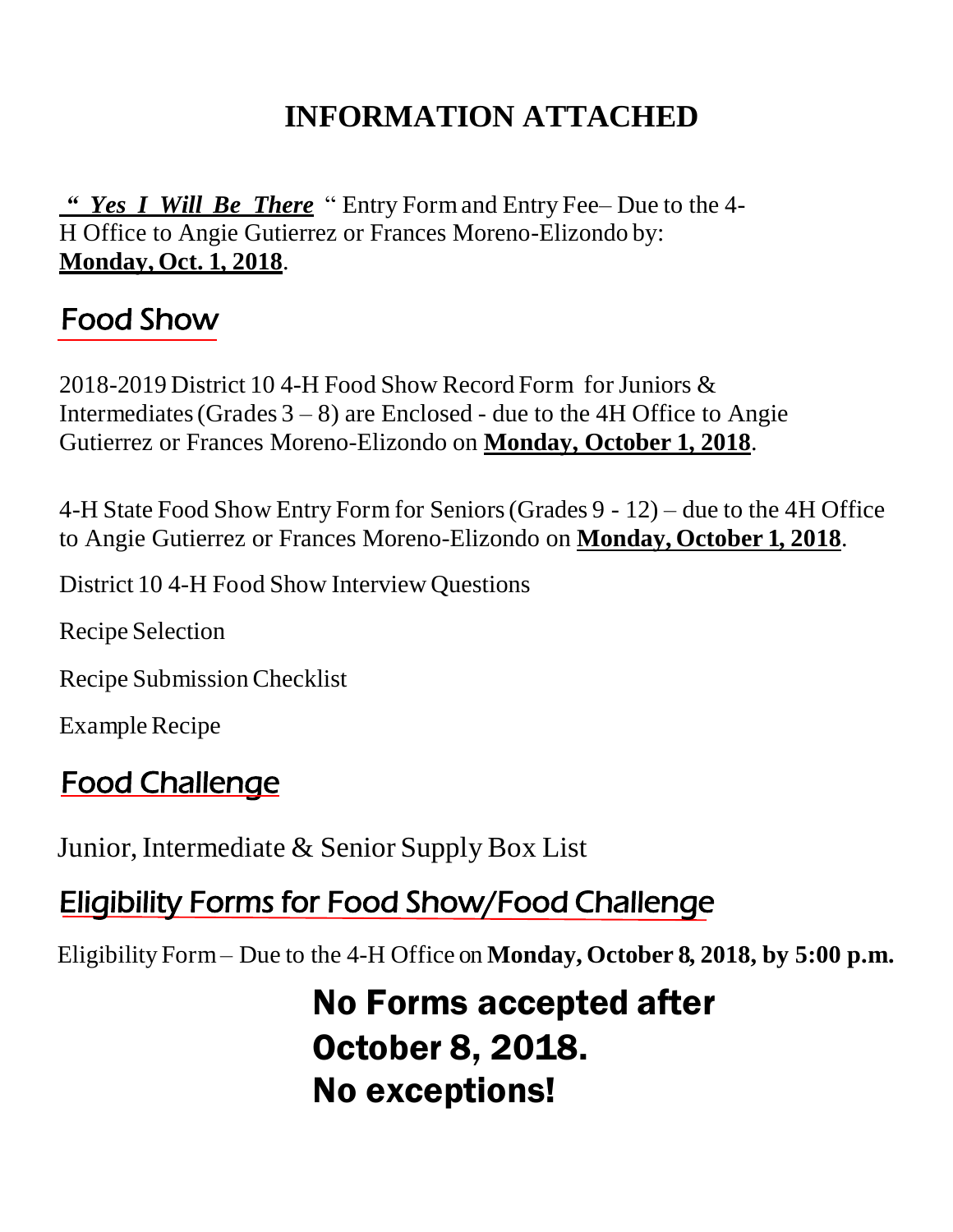**"Yes, I'll Be There" Entry Form I plan to enter the County Food Show ENTRY FORM DUE to our office by Monday, Oct. 1, 2018 by 5:00 p.m.**

**Name:** 

**Club:\_**

**Circle Age Division: (as of August 31, 2018)** 

**Junior (Grades 3-5) Intermediate (Grades 6-8)** 

**Senior (Grades 9-12)**

**Email:**

### **County Food Show:**

**Check a category:** Main Dish Breads & Cereals

Fruits and Vegetables Nutritious Snacks

**I am entering:**

**(name of dish)**

## **County Food Show – Saturday, Oct. 13, 2018**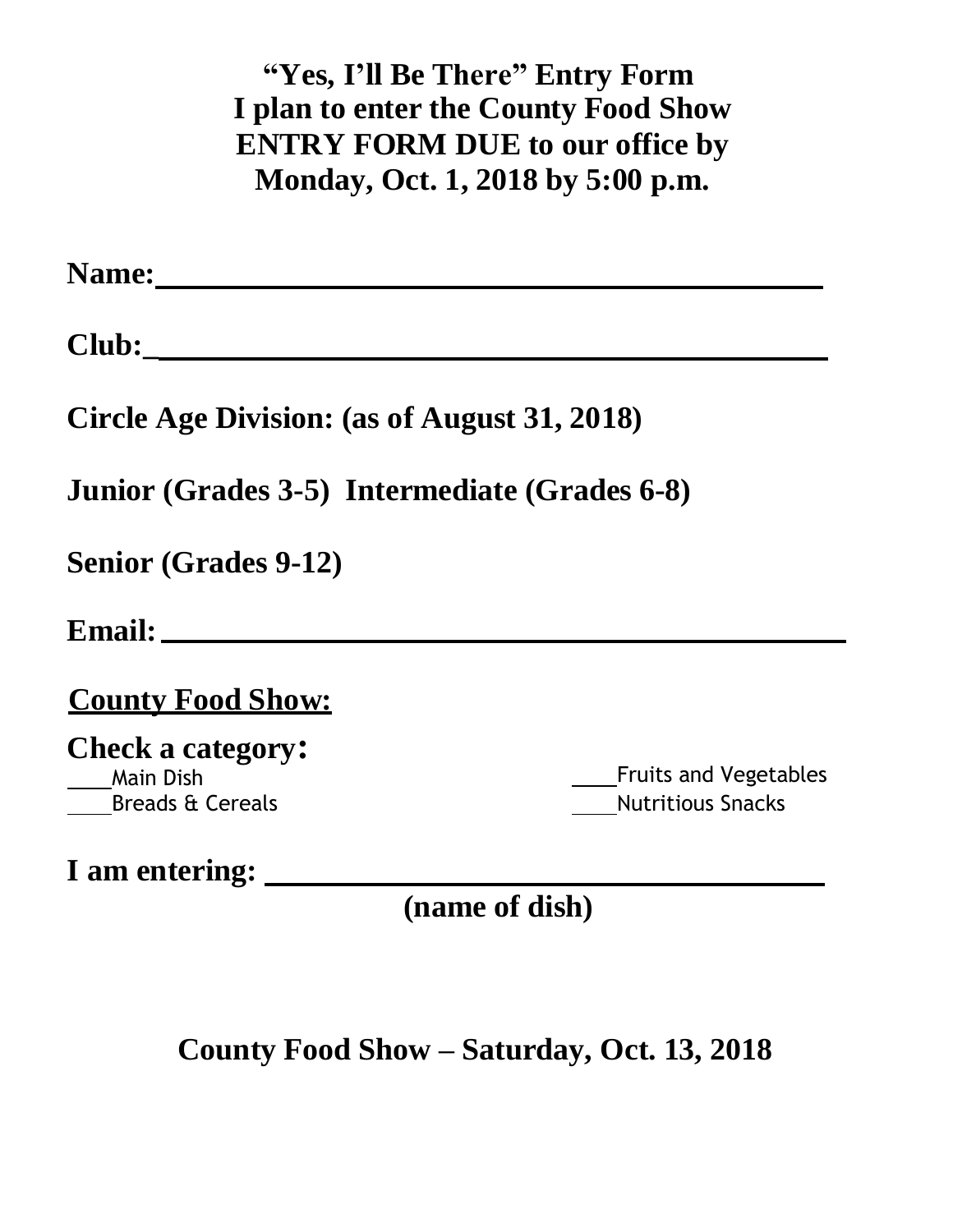### **"Yes, I'll Be There" Entry Form**

### **I plan to enter the Food Challenge**

## **ENTRY FORM DUE to our office by Monday, Oct. 1, 2018 by 5:00 p.m.**

### **County Food Challenge: \$10 per team**

### **Club & Team Name:**

### **Circle Age Division: (as of August 31, 2017) Junior (Grades 3-5) Intermediate (Grades 6-8)**

**Senior (Grades 9-12)**

### **Who is on your team?**

| ı.             |  |  |  |
|----------------|--|--|--|
|                |  |  |  |
| $\mathbf{J}$ . |  |  |  |
|                |  |  |  |
|                |  |  |  |

### **Make check payable to "Bexar 4-H Council"**

**County Food Challenge – Saturday, Oct. 13, 2018**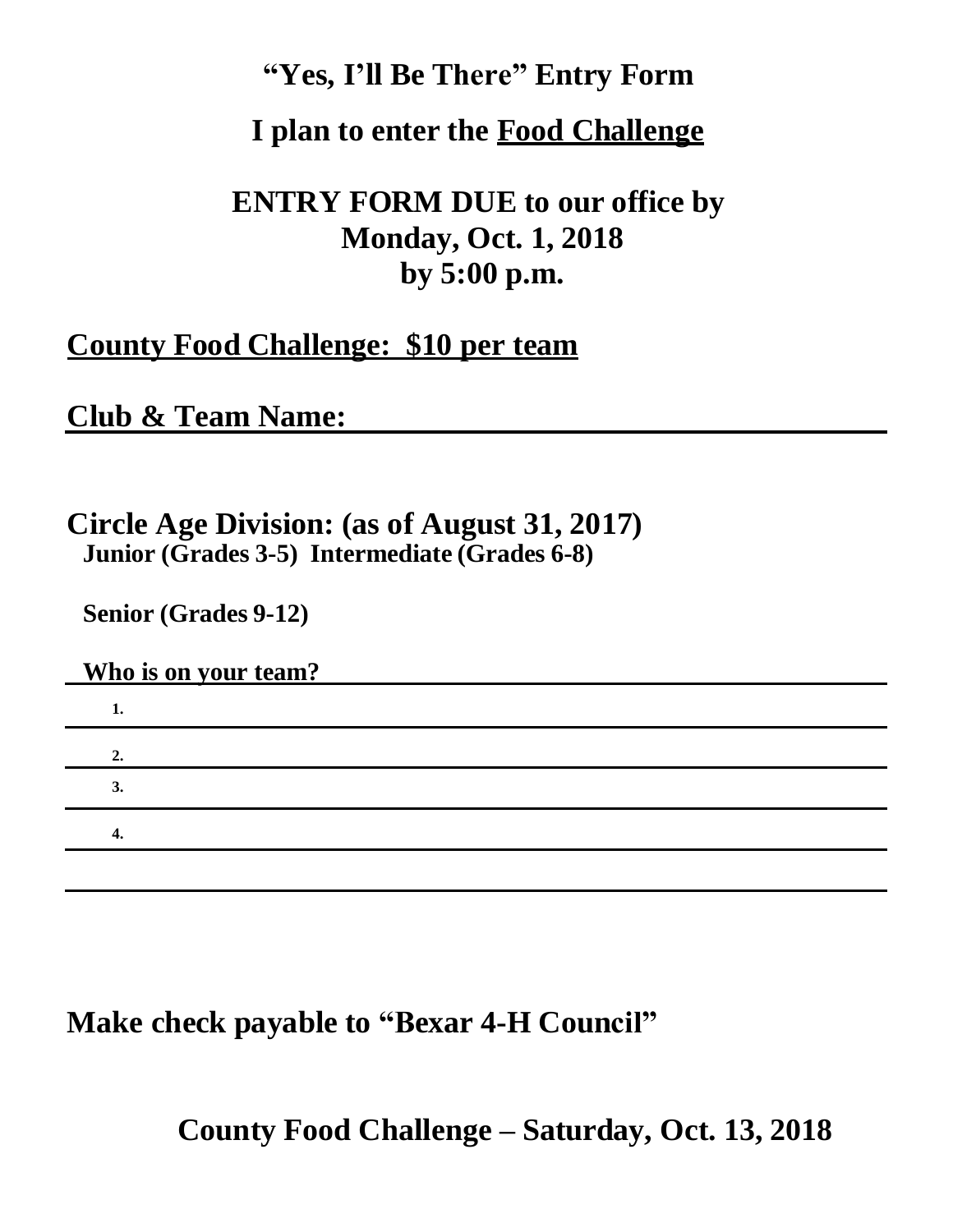### **2018-2019 DISTRICT 10 4-H FOOD SHOW RECORD FORM FOR JUNIORS & INTERMEDIATES**

| <b>Age Division: (Circle One):</b>                                              | <b>Junior</b>                                       | <b>Intermediate</b>                            |
|---------------------------------------------------------------------------------|-----------------------------------------------------|------------------------------------------------|
| <b>Food Show Category (Check One):</b><br>Main Dish<br><b>Example 3</b> Cereals | ___ Fruits & Vegetables<br><b>Nutritious Snacks</b> |                                                |
|                                                                                 |                                                     | Age (as of Aug. 31, 2018): <u>[</u> [16]       |
| Address: ______________________________                                         |                                                     |                                                |
| City, Town, Zip_________________________                                        |                                                     | Years in 4-H: _________________________        |
|                                                                                 |                                                     | Years in project:<br><u> Vears in project:</u> |
|                                                                                 |                                                     |                                                |
|                                                                                 |                                                     |                                                |

(Attach an additional sheet if necessary to complete your recipe)

\*\*\*\*\*\*\*\*\*\*\*\*\*\*\*\*\*\*\*\*\*\*\*\*\*\*\*\*\*\*\*\*\*\*\*\*\*\*\*\*\*\*\*\*\*\*\*\*\*\*\*\*\*\*\*\*\*\*\*\*\*\*\*\*\*\*\*\*\*\*\*\*\*\*\*\*\*\*\*\*\*\*\*\*\*\*\*\*\*\*\*\*\*\*\*\*\*\*\*\*\*\*\*\*\*\*\* **RECIPE**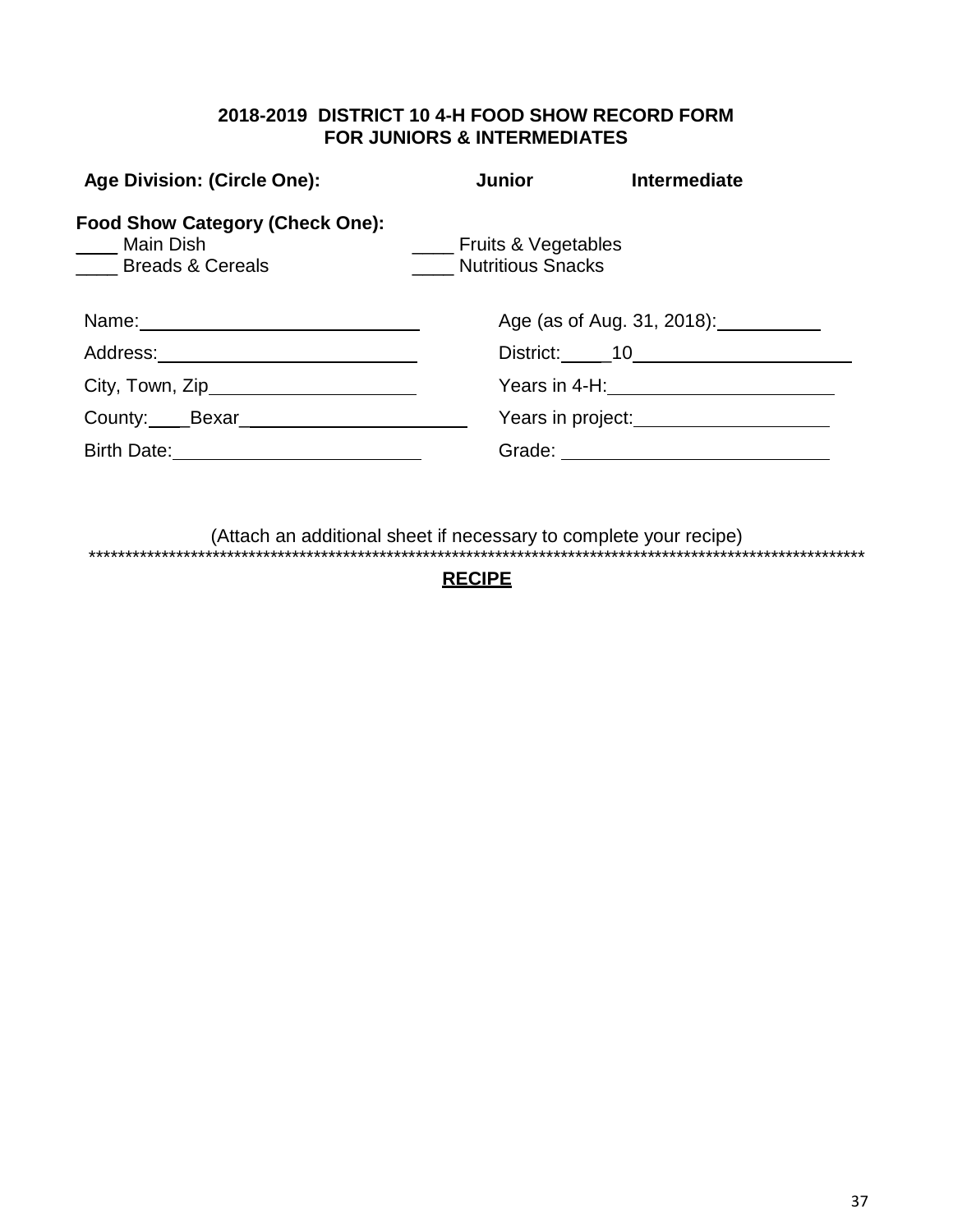**Please Summarize your Food and Nutrition Project Experiences (250 words or less in no less than 11 point font)**

I certify that the above information is true and correct and completed during the current project year.

**Contestant Signature:** Date:

I certify that the 4-H member named above has provided accurate and correct information.

**Agent Signature:** Date: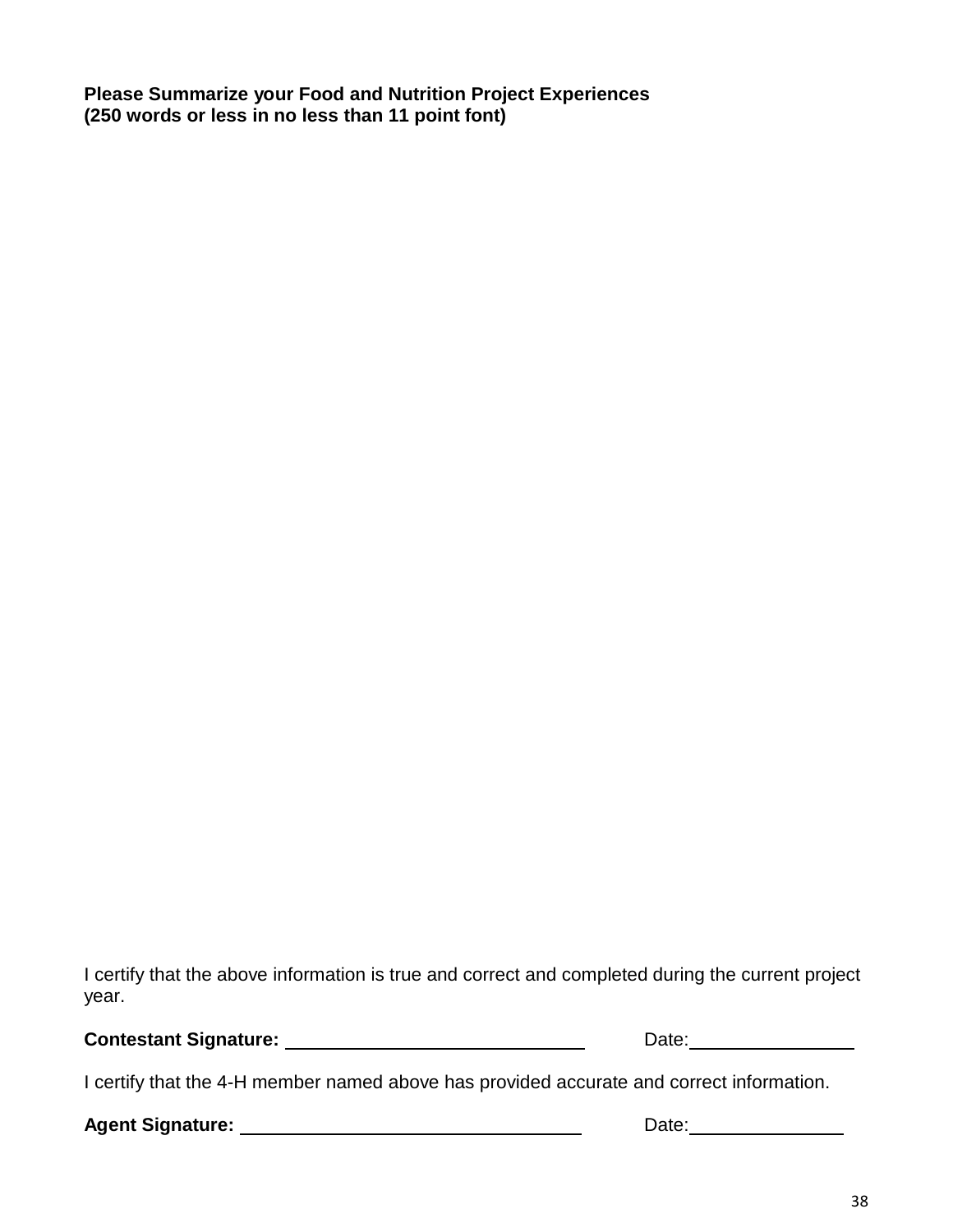### **2018-2019 District 10 4-H Food Show Questions**

Suggested Questions – Juniors and Intermediates

- 1. What are the food groups included in **My Plate**? What portion does each group take up?
- 2. What are the **key nutrients** you would get from your recipe? Why do you need these nutrients?
- 3. What are the **preparation steps** in your recipe and why are they important?
- 4. What did you learn about **food safety** in your foods & nutrition project?
- 5. Tell me about one of the ingredients in your dish and why it is important in your recipe? **(Function of ingredients)**
- 6. What have you learned in your foods project about **healthy eating**?
- 7. Give one example of a food from each **My Plate** section.
- 8. Other than **My Plate**, what should you consider when **planning a meal**?
- 9. What did you learned in your **foods and nutrition project** that you thought was most important in Community Services, Leadership and Workshops?
- 10.Could you substitute anything in your recipe to make it healthier or modify the taste?
- 11.What is the cost of your dish?

Give one example of how you brought the theme "Fresh from the Farm" with your dish.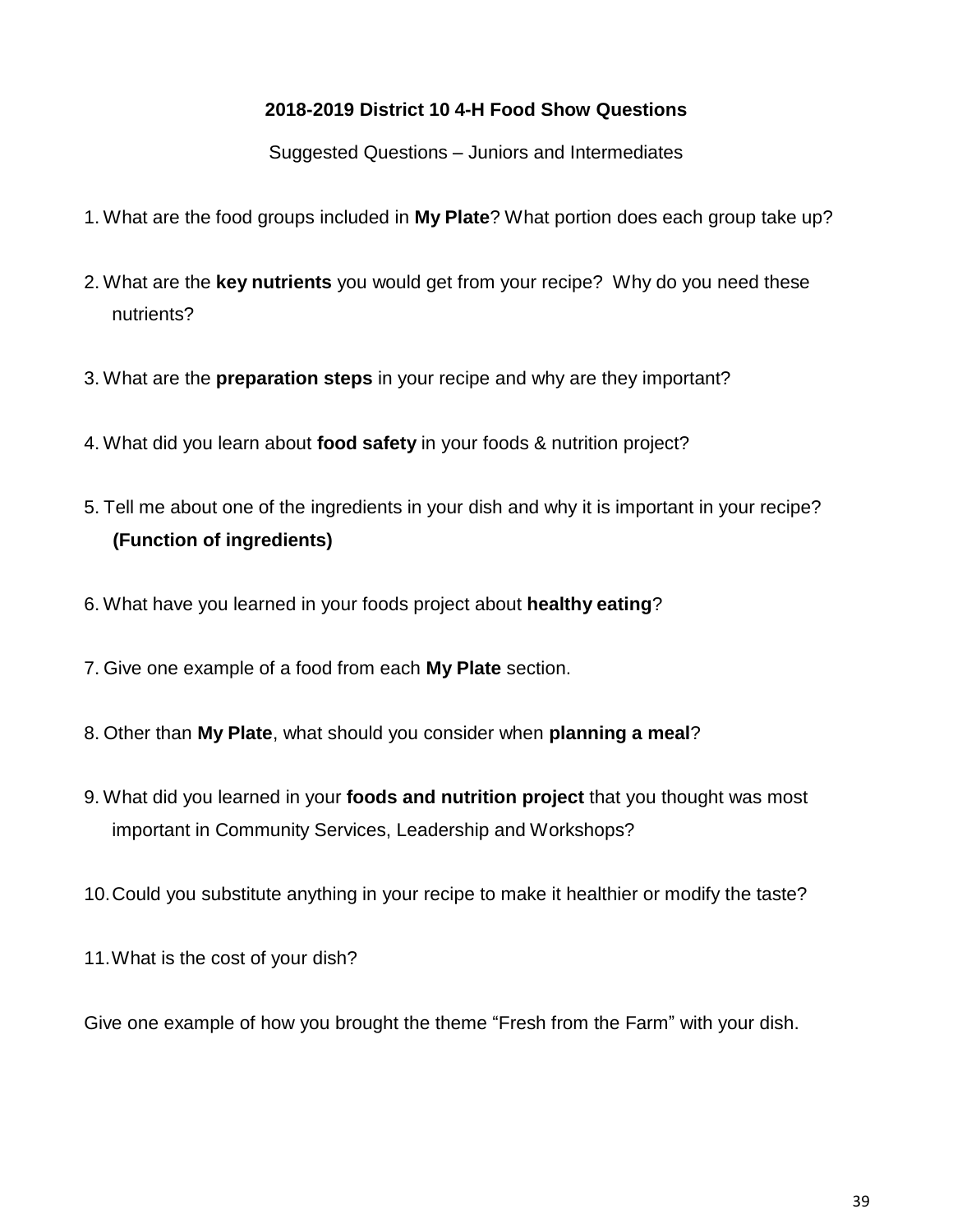# **RECIPE SELECTION**

Four entry categories allow for presentation of a variety of foods in the Food Show. The categories also provide an opportunity for contestants to exhibit a variety of food presentation principles.

Many recipes can be entered in more than one category. Participants should consult with the website <http://www.choosemyplate.gov/> when selecting a recipe category. All four food categories may use ovens during food preparation. However, oven time is limited to 75 minutes in all categories.

- **Main Dish** Food classified as main dish usually contain a meat or meat alternative such as cheese, eggs, dry beans, or peas and peanut butter. They also may contain other foods. Dishes may include beef, veal, pork, variety meats, poultry, eggs, fish and shellfish. Other possible dishes include meat loaves, soufflés, omelets, soups and chowders.
- **Fruits and Vegetables** Side dishes are foods that are usually served along with main dish or as accompaniments to the main course. Foods in this category should be those in which the main ingredient is a fruit or a vegetable. Suggested dishes may include salads, cooked vegetables, cooked fruit, and combination vegetable dishes.
- **Breads & Cereals** The foods in this category should contain foods made from wheat, oats, rice, rye, barley, millet, quinoa and/or corn. Examples of entries for this category include quick breads such as muffins and biscuits, yeast breads, oatmeal and pasta.
- **Nutritious Snacks** For this category, look for recipes high in nutrients which provide lasting energy to sustain an individual between meals. Examples of nutritious snacks include: red pepper hummus, oven roasted chickpeas, or oatmeal energy balls.

### **Ingredients**

- ❖When choosing a recipe, please keep in mind what ingredients will be available in College Station in June.
- ❖ No alcohol or alcohol-containing ingredients can be used.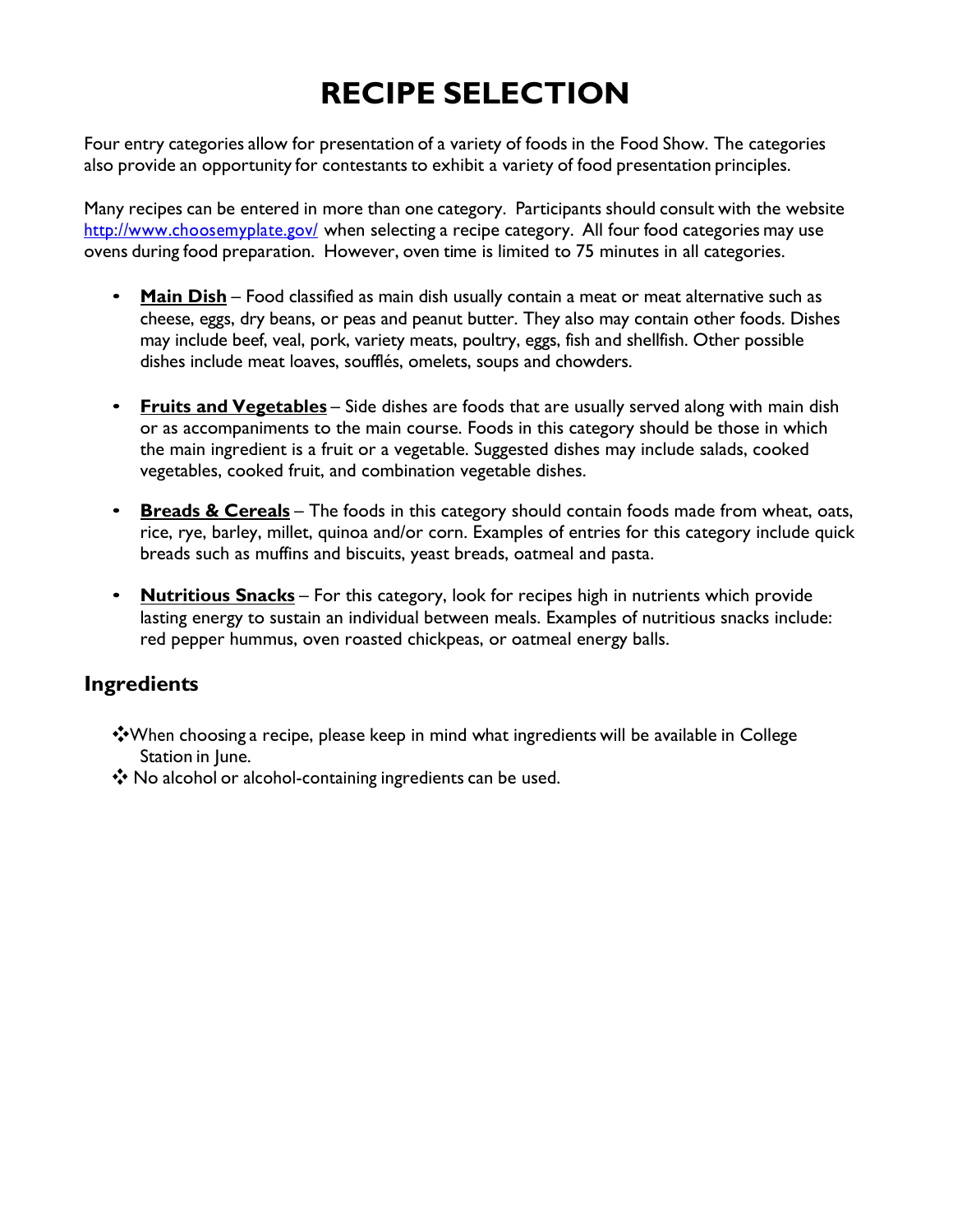# **RECIPE SUBMISSION CHECKLIST**

## **Tips for Success**

| I.   | Does Your Recipe Have All of These Parts?<br>Name of Recipe<br>a.                                                                                                              | Yes | No |
|------|--------------------------------------------------------------------------------------------------------------------------------------------------------------------------------|-----|----|
|      | b.<br>Complete list of ingredients<br>Size cans, number of packages, cans, etc. given<br>EX: 10 oz box chopped frozen spinach NOT<br>Spinach, box of spinach or frozen spinach |     |    |
|      | Description for combining all ingredients<br>c.                                                                                                                                |     |    |
| П.   | List of Ingredients<br>Ingredients are listed in order in which<br>a.<br>they are used                                                                                         |     |    |
|      | b.<br>Ingredients listed as they are measured,<br>i.e. the word describing is in the correct<br>place. EX: 1/4 cup chopped onion, not 1/4<br>cup onion chopped.                |     |    |
|      | EX: I green pepper, chopped, not I chopped<br>green pepper                                                                                                                     |     |    |
|      | Measurements given in common fractions<br>c.<br>i.e. 1/4 cup, 2 tablespoons, I teaspoon                                                                                        |     |    |
|      | d. All measurements are spelled out, not abbreviated.<br>EX: cup, teaspoon, tablespoon, size can, etc.<br>(i.e. 4-ounce can)                                                   |     |    |
|      | Avoid brand names. Include complete description<br>e.<br>of ingredients, i.e. low-fat, packed in syrup, reduced<br>fat, etc.                                                   |     |    |
| III. | <b>Directions</b>                                                                                                                                                              |     |    |
|      | $l$ have                                                                                                                                                                       |     |    |
|      | Used clear instructions for every step of combining<br>a.<br>and cooking the ingredients                                                                                       |     |    |
|      | b.<br>Used short, clear sentences                                                                                                                                              |     |    |
|      | Used the correct wording to describe<br>c.<br>combining and cooking processes                                                                                                  |     |    |
|      | Stated the size of pan<br>d.                                                                                                                                                   |     |    |
|      | Given temperature and cooking times<br>e.                                                                                                                                      |     |    |
|      | f.<br>Included the number of servings or<br>how much the recipe would make                                                                                                     |     |    |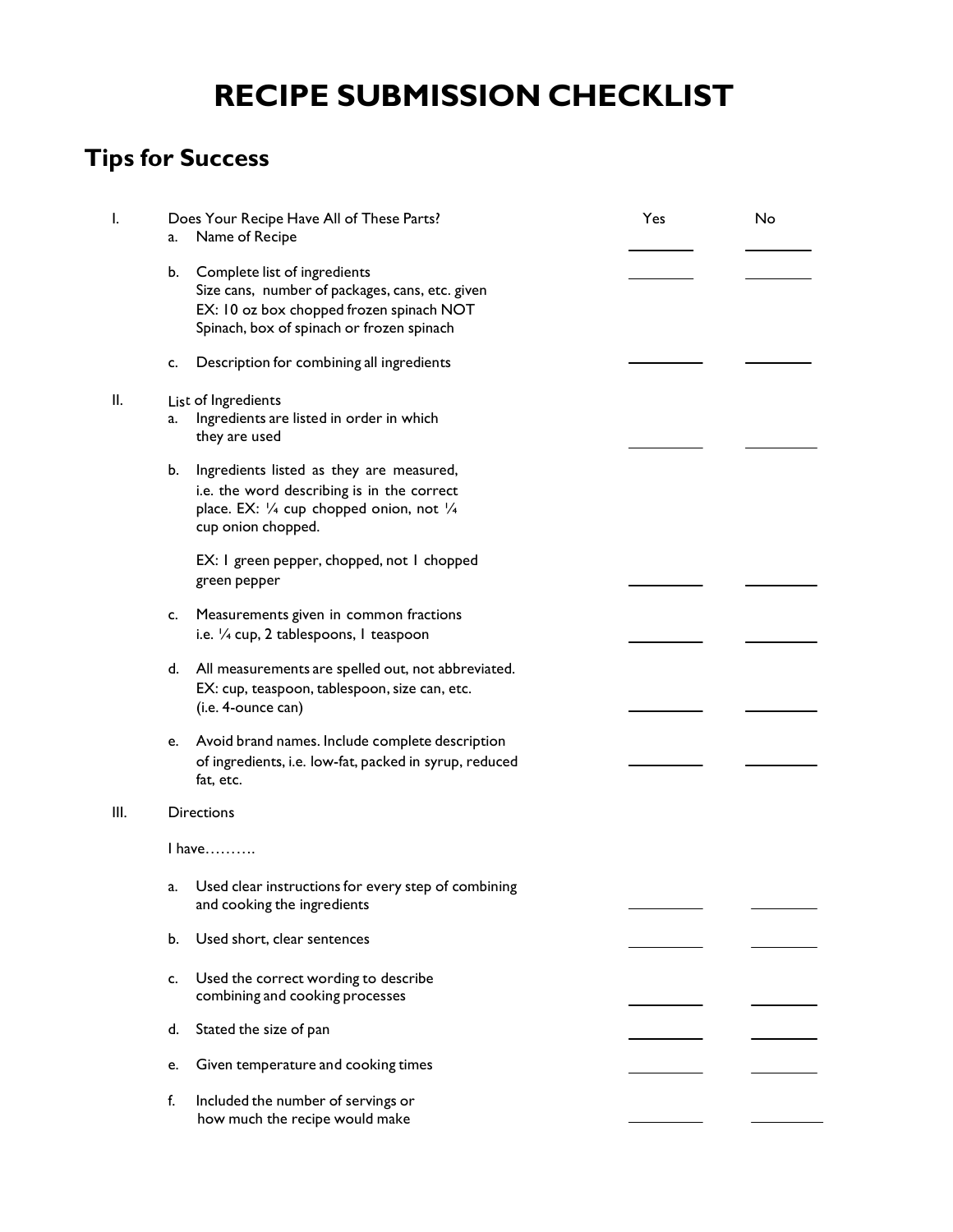# **RECIPE EXAMPLE**

### **4-H Shamrock Salad**

| 6-ounce package lime gelatin                                                    | (not just I package lime gelatin)                                                                                  |
|---------------------------------------------------------------------------------|--------------------------------------------------------------------------------------------------------------------|
| 2 cups boiling water                                                            |                                                                                                                    |
| I cup lemon-lime soda                                                           |                                                                                                                    |
| 8-ounce package cream cheese, softened                                          | (not just I package/what kind)<br>Low fat, Fat free, etc.)                                                         |
| $\frac{1}{2}$ teaspoon vanilla                                                  |                                                                                                                    |
| $\frac{1}{2}$ teaspoon lime juice                                               |                                                                                                                    |
| 6-ounce can mandarin oranges, drained<br>8-ounce can pineapple tidbits, drained | (always include size)                                                                                              |
| 2 cups green grapes, halved, seeded                                             | (not just grapes also color/kind)<br>Red, concord, green)                                                          |
| 2 cups chopped celery                                                           | (not 2 cups celery chopped - you must<br>chop the celery to measure it, so<br>chopped must be written first)       |
| $\frac{1}{2}$ cup chopped pecans                                                | (are you measuring the pecans before<br>or after chopping? The way it is written<br>here indicates chopping first) |
| 8-ounce carton frozen low-fat whipped                                           |                                                                                                                    |
| Topping, thawed                                                                 | (indicate low-fat, fat-free, etc.)                                                                                 |
| 3-ounce package lime gelatin                                                    |                                                                                                                    |

Dissolve the 6-ounce package lime gelatin in 2 cups boiling water. Stir in 1 cup lemon-lime soda. Combine this with cream cheese, vanilla, and lime juice in blender, and process until smooth. Pour blended mixture into bowl. Stir in all fruit, celery and pecans. Fold in three-fourths carton whipped topping. Pour into 13x9x2 inch pan. (Note size of pan is listed) Chill until firm; then cut whole pan into 8 equal sized portions.

1 ½ cups boiling water

In order to make the 4-H Shamrock gelatin jigglers, dissolve the 3-ounce package lime gelatin in 1 1/2 cups boiling water. Pour into shallow pan, 24x16x1 inches. Chill until set. Cookie cut the jiggler gelatin into 4-H Shamrock shapes. Serve salad squares on lettuce-lined plate. Top with 4-H Shamrocks. Garnish with remaining whipped topping. Chill until serving time. May add other garnishes to serving try for color variety. Yield 8 ½ cup servings. (Note number of servings is listed.)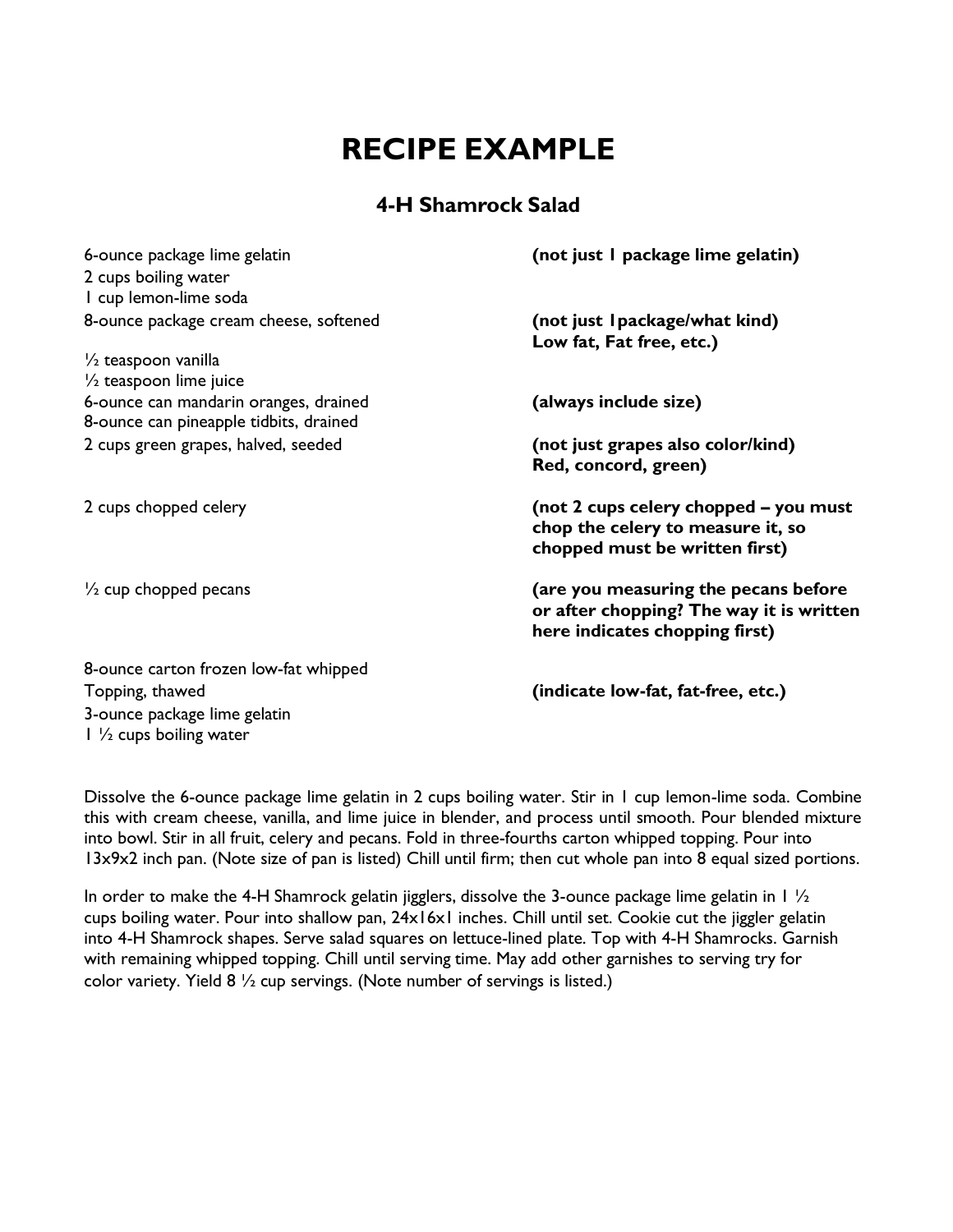### **JUNIOR Supply Box List**

### Each team will bring an equipment box containing **only one** each of the following items, unless a different quantity is noted:

| Beverage glass                       |                                                  |
|--------------------------------------|--------------------------------------------------|
| <b>Bowls</b>                         | Liquid measuring cup                             |
| Dip Size (1)                         | Measuring spoons (1 set)                         |
| Mixing (2)<br>Serving (1)            | Note cards (1 package - no larger than 5 X<br>7) |
| Calculator                           | Paper towels (1 roll)                            |
| Can Opener                           | Pencils (no limit)                               |
| Cookie sheet                         | Plastic box or trash bag for dirty equipment     |
| Colander                             | Potato masher                                    |
| Cutting Boards (2)                   | Potato peeler                                    |
| Disposable tasting spoons (no limit) | Sanitizing wipes (1 container)                   |
| Dry measuring cups (1 set)           | Serving platter                                  |
| First aid kit                        | Serving utensil                                  |
| Fork                                 | Skewers (1 set)                                  |
| Gloves                               | Spatula                                          |
| Grater                               | Stirring spoon                                   |
| Hand sanitizer                       | Storage bags (1 box)                             |
| Kitchen shears (1 pair)              |                                                  |
| Kitchen timer                        | Tongs                                            |
| Knives (2)                           | Whisk                                            |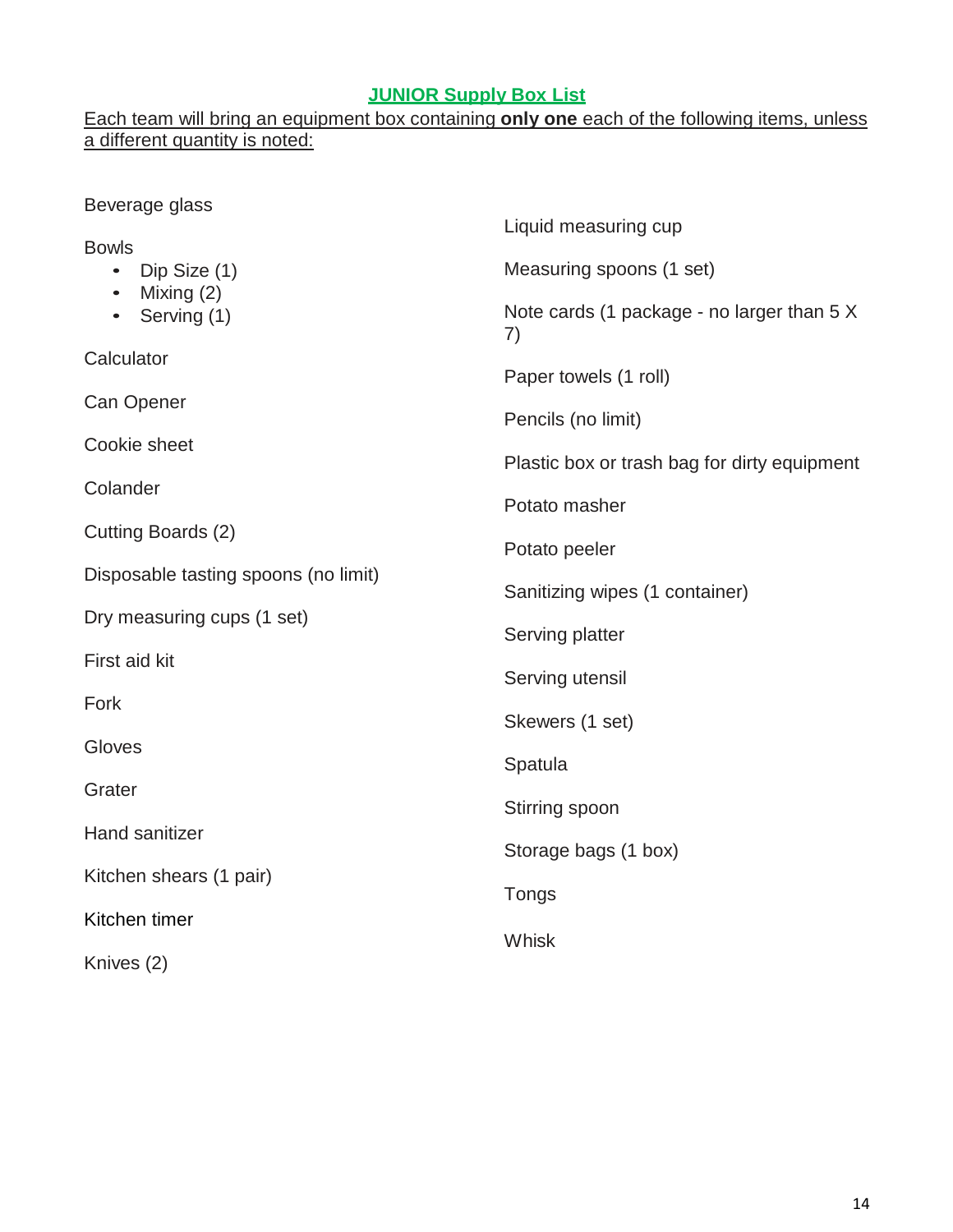#### **INTERMEDIATE Supply Box List**

### Each team will bring an equipment box containing **only one** each of the following items, unless a different quantity is noted:

Beverage glass Bowls • Dip Size (1) • Mixing (2) • Serving (1) **Calculator** Can Opener Cookie sheet Colander Cutting Boards (2) Disposable tasting spoons (no limit) Dry measuring cups (1 set) Electric Skillet Extension cord *(Teams should be certain the extension cord is compatible (2-prong/3-prong) with the plugs on their electrical supplies)* First aid kit Food thermometer Fork Gloves **Grater** Hand sanitizer Hot pads (up to 5) Kitchen shears (1 pair) Kitchen timer Knives (2) Liquid measuring cup Measuring spoons (1 set) Non-stick cooking spray Note cards (1 package - no larger than 5 X 7) Paper towels (1 roll) Pancake turner Pencils (no limit) Plastic box or trash bag for dirty equipment Potato masher Potato peeler Sanitizing wipes (1 container) Serving platter Serving utensil Skewers (1 set) **Spatula** Stirring spoon Storage bags (1 box) Tongs Whisk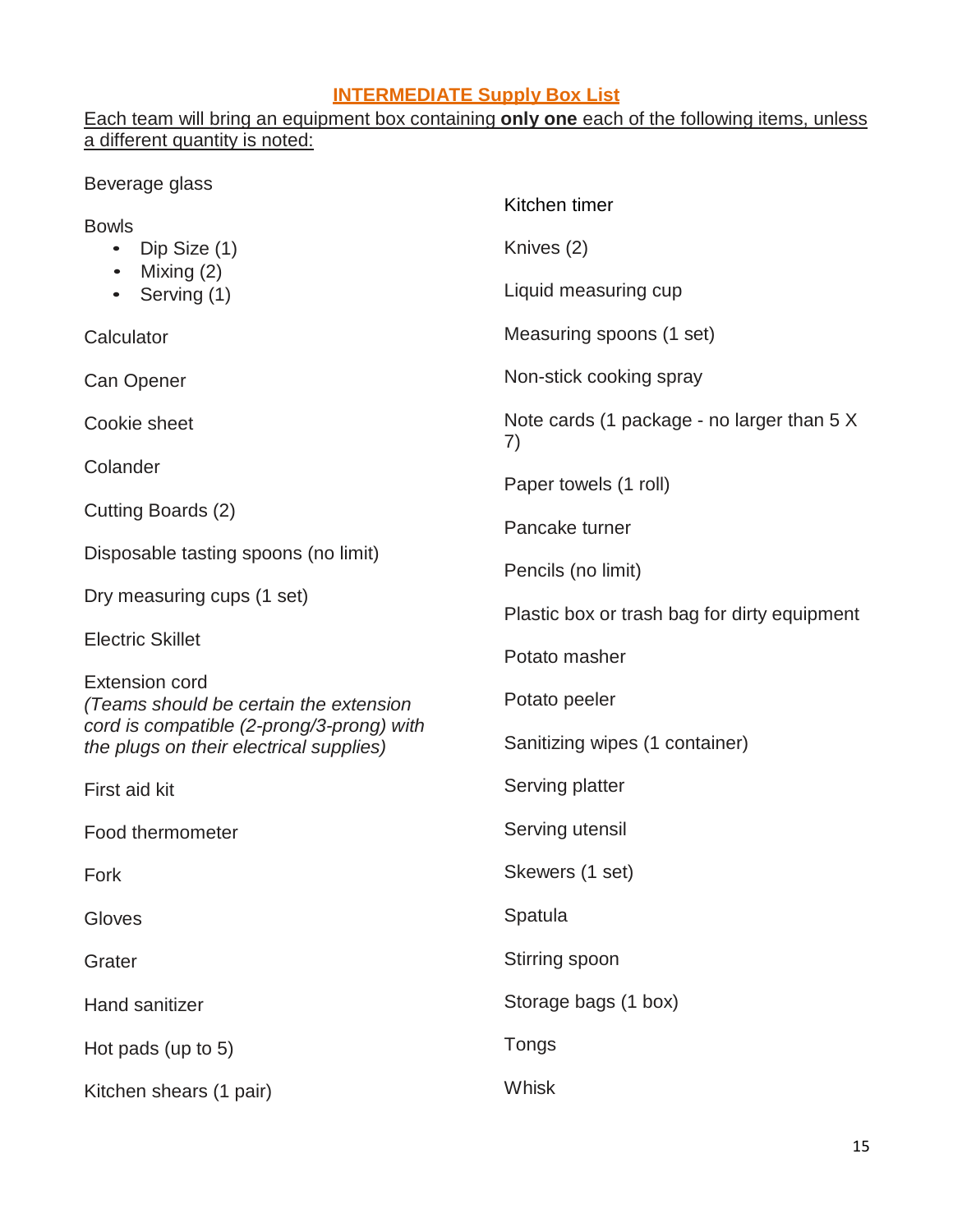### **SENIOR Supply Box List**

| Each team will bring an equipment box containing only one each of the following items, unless a |                                                                              |  |
|-------------------------------------------------------------------------------------------------|------------------------------------------------------------------------------|--|
| different quantity is noted:<br>Beverage glass                                                  | Knives (2)                                                                   |  |
| <b>Bowls</b>                                                                                    | Liquid measuring cup                                                         |  |
| Dip Size (1)<br>Mixing $(2)$                                                                    | Measuring spoons (1 set)                                                     |  |
| Serving (1)<br>$\bullet$                                                                        | Non-stick cooking spray                                                      |  |
| Calculator                                                                                      | Note cards (1 package - no larger than $5 \times 7$ )                        |  |
| Can Opener                                                                                      | Paper towels (1 roll)                                                        |  |
| Cookie sheet                                                                                    | Pancake turner                                                               |  |
| Colander                                                                                        |                                                                              |  |
| Cutting Boards (2)                                                                              | Pencils (no limit)                                                           |  |
|                                                                                                 | Plastic box or trash bag for dirty equipment                                 |  |
| Disposable tasting spoons (no limit)                                                            | Pot with lid                                                                 |  |
| Dry measuring cups (1 set)                                                                      | Potato masher                                                                |  |
| <b>Electric Skillet</b>                                                                         | Potato peeler                                                                |  |
| <b>Extension cord</b><br>(Teams should be certain the extension cord is                         | Sanitizing wipes (1 container)                                               |  |
| compatible (2-prong/3-prong) with the plugs on<br>their electrical supplies)                    | Serving platter                                                              |  |
| First aid kit                                                                                   | Serving utensil                                                              |  |
| Food thermometer                                                                                | Skewers (1 set)                                                              |  |
| Fork                                                                                            | Skillet with lid                                                             |  |
| Gloves                                                                                          | Spatula                                                                      |  |
| Grater                                                                                          | Stirring spoon                                                               |  |
| Hand sanitizer                                                                                  | Storage bags (1 box)                                                         |  |
| Hot pads (up to 5)                                                                              | Tongs                                                                        |  |
| Kitchen shears (1 pair)                                                                         | Two single-burner hot plates OR one double-<br>burner plate (electric only!) |  |
| Kitchen timer                                                                                   | Whisk                                                                        |  |